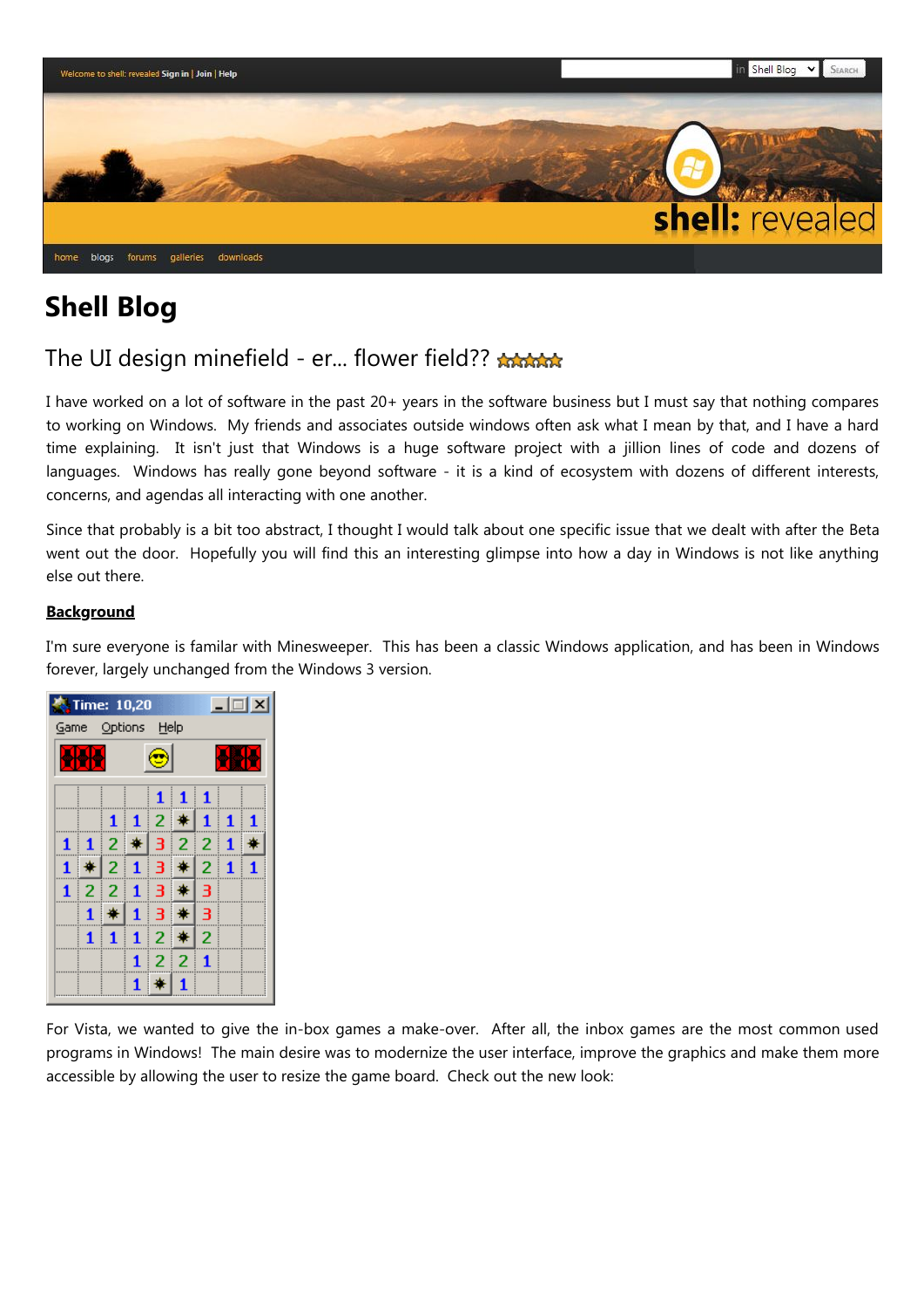

For Minesweeper we also thought it would be a good time to address another issue specific to the game concept - the use of mines.

## **Mines are Bad**

There have always been a small but persistent group of users who disliked minesweeper as a concept because they felt it trivialized the problem of land mines. For those of us living in North America, land mines are an abstract entity that you really only see in a movie, but in many parts of the world people are killed or maimed by mines on a daily basis. Over the years, these users have repeatedly asked us to either remove minesweeper or change the concept from landmines to something a little less obnoxious.

One of the realities of making something with the reach of Windows is that it is almost impossible not to offend someone somewhere with anything you do. (you would not believe how difficult it is to create default user tiles or desktop background images that are inoffensive to EVERYONE ON EARTH.) We do our best, but we also accept that we can't please all of the people all of the time.

In the minesweeper case, since we were doing a re-write anyway, we thought it would a good time to address these concerns. We added a preference that allows users to change it from looking for mines in a minefield to looking for flowers in a flower field. Now, personally I am not a fan of using flowers here - I mean, you WANT to find flowers, right? - but this was an established alternative in the market and none of the other ideas we had (dog poo? penguins?) could pass the legal/geopolitcs/trademark/etc. hurdles. Here is the new options dialog: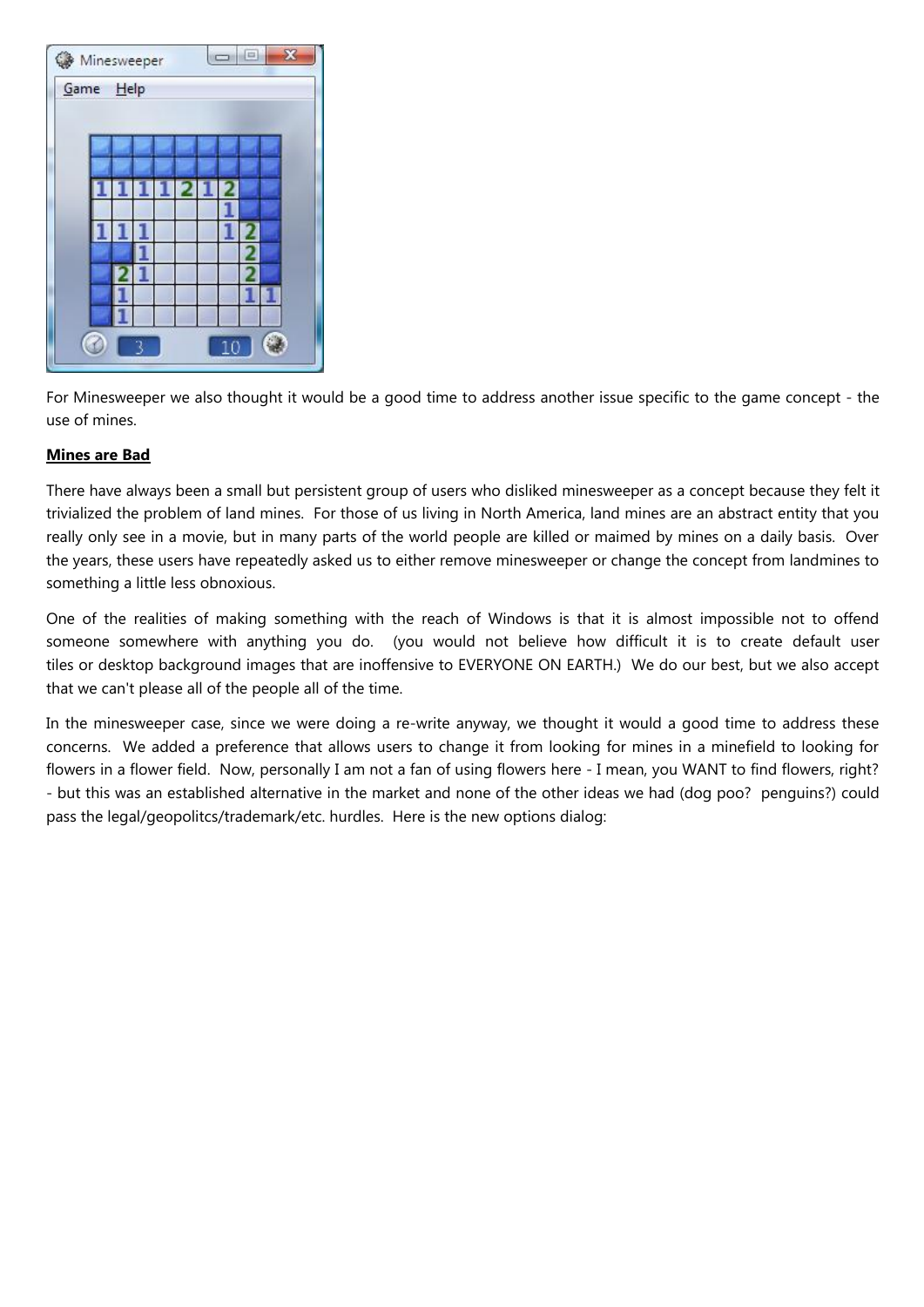

So - in most pieces of software we would be done now, but with Windows we are just getting started.

Whenever we add an option to part of Windows, we also have to think about how that option will be managed. Is it per user or per machine? Can the network administrator set this via group policy? etc.

Once that was figured out, the next step is trying to determine the correct default setting. After much discussion,we decided that the default should be based on locale. So if you install in North America you get the mines, but in a minesensitive area the default would be the flowers. This of course meant that many lawyers and geopolitics folks had to go off and determine which countries should be on what list. There was a new test pass designed and implemented to make sure that this setting was working correctly.

By now it is summer-time, and we have passed the date at which the text in the UI is supposed to be frozen so that the localization teams can get to work on translating it all. This is when another issue arises: it turns out that the help for the game, as well as the game summary, all talks about mines, uncovering mines, and not blowing up. The technical writers are quickly engaged to figure out what the text should say.

Testing revealed another issue: If we default to flowers, does it really make sense to call the program "Minesweeper" and have a giant mine for an icon?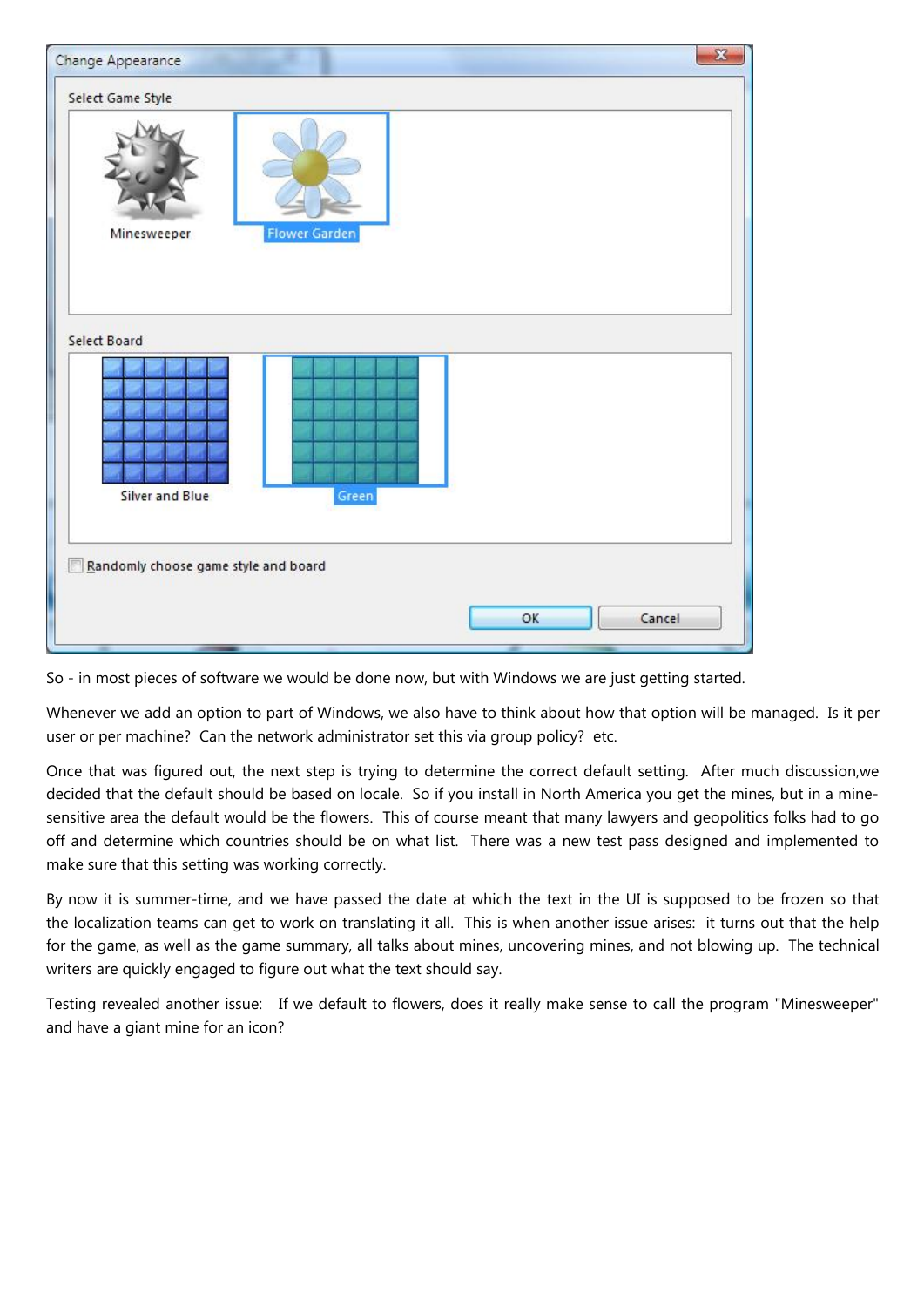

The system really doesn't have easy support for changing the name and icon for localization. We would put in iconswitching code but that it would break general localization. We would fix loc and it would break the icon swap, etc. There was also concern that if we changed the name, it might generate support calls from people who are asking where minesweeper went. Support cost is a very serious issue for us when we make any changes. We all know that Minesweeper is a very common application in the workplace (admit it!), and companies who are considering deploying new Windows releases are extremely concerned about the cost to their IT department.

Just when these their way through the system, another issue arose. It turns out that some countries were taking this even more seriously than we had initially considered. Merely changing the default was not sufficient - they didn't even want to have the \*option\* to switch to mines! This is really a large ask so late in the project. We would basically have to rewrite the game as well as the deployment logic. It was really too late for such a change, so we suggested that if mines were completely unacceptable than those countries should probably just remove minesweeper all together. So the various legal and geopolitics and localization people went off to discuss that one - whether it would be acceptabled, and if so which countries should pull it.

I am actually not sure how it ended up being resolved... But this blog seems to have an international audience, so maybe people can chime in and tell us what the program formerly known as minesweeper looks like in their country.

## **Conclusion**

So - there it is. A little insight into the complexity of making seemingly simple UI changes in something like Windows. For many of us, dealing with these complexities is part of the fun of the job, and solving them gives great satisfaction. It is part of what makes Windows such a unique place to work!

I hope everyone enjoys the new, resizeable, "sweeper" program. And if when Vista finally comes out you see that it was renamed "Microsoft Windows Vista Logic-based Hidden Item Seeking Game 2006 with Skins!", you will know why.

Published Tuesday, September 26, 2006 2:56 PM by davevr

## **Comments**

#### **Ad Nauseam - ramblings of a technologist said:**

I'm an infrastructure guy, so to me, developing software is a mix between voodoo and filing taxes - I...

September 28, 2006 1:19 PM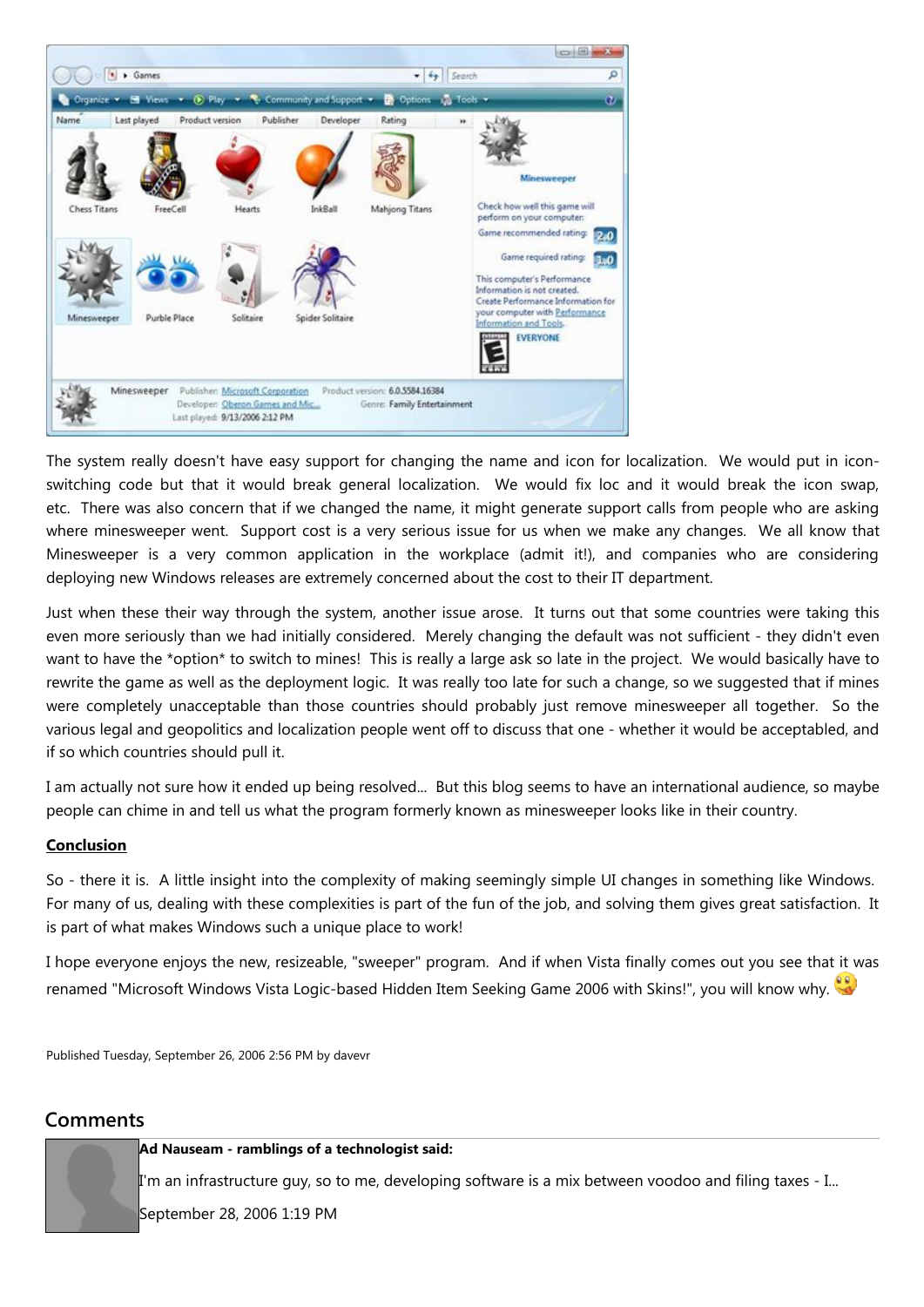

#### **Owen Allen (MSFT PacWest) said:**

Humorous post about the politically correct travails of the Minesweeper game. From the Shell... September 28, 2006 1:38 PM

## **loraksus said:**

Hey, uhh, the new icon for minesweeper is great, but it isn't a picture of a mine.

Is "Find the Mace in the wheat fields" another localization option for this?



#### September 28, 2006 3:03 PM **pdschmid said:**

Penguins as the new mines? slashdot and the Linux community would have had a field day...LOL

September 28, 2006 8:46 PM



## **One Louder said:**

This is a pretty fascinating post. DaveVr is a User Experience Research Manager and talks about the complexity...

September 29, 2006 5:05 PM

## **silverslide said:**

Interesting that people complain about it trivialising land mines when they are clearly modelled after water based ones.

Perhaps taking a different tack like; the MSN/Messenger MineSweeper game and making it even more nautical in feel (flags are bobbing bouys, splooshing noises for misses). Ok I admit it; I prefer the look of the MSN multiplayer version :)



#### October 1, 2006 3:24 PM **MrDave's (David Yack) Blog! said:**

The new mine sweeper now allows you to change appearance and have a Flower Garden instead of land mines...

October 4, 2006 2:31 AM



## **Timbu :: Musings said:**

http://www.call-in-sick.com/, for when you are too lazy to get up in the morning and pretend to be sick. Turn the Page, not the Bob Seger song, the chat logs of Rep. Foley. Vincent Van Gogh Action Figure Windows Mine...



October 8, 2006 4:43 PM **Daniel Moth said:**

Vista Shell revealed

October 9, 2006 6:57 PM

**Jon Shute's Blog said:** October 13, 2006 5:39 AM



## **James O'Neill's blog said:**

I've mentioned previously that I'm coveting the new Pentax K10D - sadly Pentax have pushed the release

October 16, 2006 6:31 AM